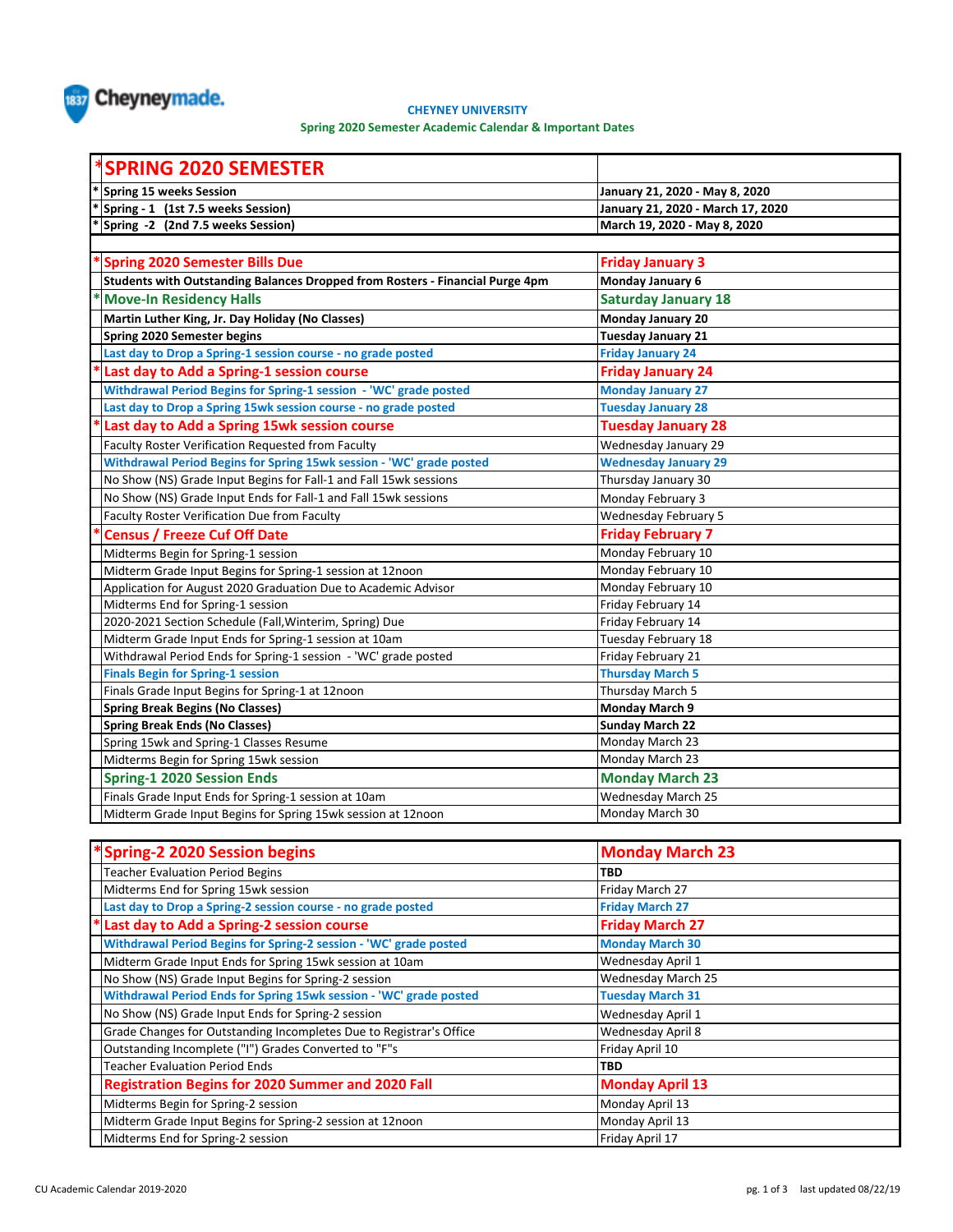| Midterm Grade Input Ends for Spring-2 session at 10am                     | Tuesday April 21          |
|---------------------------------------------------------------------------|---------------------------|
| Withdrawal Period Ends for Spring-2 session - 'WC' grade posted           | <b>Wednesday April 22</b> |
| Last Day of Regular Classes for Spring 15wk & Spring-2 sessions           | <b>Friday May 1</b>       |
| <b>Final Exam Week Begins for Spring 15wk and Spring-2 sessions</b>       | <b>Monday May 4</b>       |
| Finals Grade Input Begins for Spring 15wk and Spring-2 sessions at 12noon | Monday May 4              |
| Final Exam Week Ends for Spring 15wk and Spring-2 sessions                | <b>Friday May 8</b>       |
| Spring 15wk and Spring-2 2020 Sessions End                                | <b>Friday May 8</b>       |
| <b>*Commencement 2020</b>                                                 | <b>TBA</b>                |
| Finals Grade Input Ends for Spring 15wk and Spring-2 sessions at 10am     | Wednesday May 13          |

| <b>*SUMMER 2020</b>                                                           |                               |
|-------------------------------------------------------------------------------|-------------------------------|
| <b>Summer 11 weeks Session</b>                                                | May 18, 2020 - July 31, 2020  |
| Summer - 1 (1st 5 weeks Session)                                              | May 18, 2020 - July 31, 2020  |
| Summer - 2 (2nd 5 weeks Session)                                              | June 29, 2020 - July 30, 2020 |
|                                                                               |                               |
| *Summer 2020 Semester Bills Due                                               | <b>Friday May 8</b>           |
| Students with Outstanding Balances Dropped from Rosters - Financial Purge 4pm | <b>Monday May 11</b>          |
| <b>Summer 2020 11wk Session begins</b>                                        | <b>Monday May 18</b>          |
| Last day to Drop a Summer 11wk session course - no grade posted               | <b>Tuesday May 19</b>         |
| Last day to Add a Summer 11wk session course                                  | <b>Tuesday May 19</b>         |
| No Show (NS) Grade Input Begins for Summer 11wk session                       | Wednesday May 20              |
| Withdrawal Period Begins for Summer 11wk session - 'WC' grade posted          | <b>Wednesday May 20</b>       |
| <b>Memorial Day Holiday (No Classes)</b>                                      | Monday May 25                 |
| Summer 11wk Classes Resume                                                    | Tuesday May 26                |
| No Show (NS) Grade Input Ends for Summer 11wk session                         | Tuesday May 26                |
| Midterms Begin for Summer 11wk                                                | Monday June 22                |
| Midterm Grade Input Begins for Summer 11wk at 12noon                          | Monday June 22                |
| Midterms Fnd for Summer 11wk                                                  | Thursday June 25              |
| Midterm Grade Input Ends for Summer 11wk session at 10am                      | Tuesday June 30               |
| <b>Independence Day Holiday (No Classes)</b>                                  | <b>Friday July 3</b>          |
| Summer 11wk Classes Resume                                                    | Monday July 6                 |
| Withdrawal Period Ends for Summer 11wk session - 'WC' grade posted            | <b>Monday July 13</b>         |
| Final Exams Begin for Summer 11wk session                                     | Monday July 27                |
| Finals Grade Input Begins for Summer 11wk at 12noon                           | Monday July 27                |
| Final Exam Week Ends for Summer 11wk session                                  | Thursday July 30              |
| <b>Summer 11wk Session Ends</b>                                               | <b>Thursday July 30</b>       |
| Finals Grade Input Ends for Summer 11wk at 10am                               | <b>Wednesday August 5</b>     |

| * Students with Outstanding Balances Dropped from Rosters - Financial Purge 4pm | <b>Monday May 11</b>    |
|---------------------------------------------------------------------------------|-------------------------|
| Summer-1 2020 (1st 5wk) Session begins                                          | <b>Monday May 18</b>    |
| Last day to Drop a Summer-1 session course - no grade posted                    | <b>Tuesday May 19</b>   |
| Last day to Add a Summer-1 session course                                       | <b>Tuesday May 19</b>   |
| No Show (NS) Grade Input Begins for Summer-1 session                            | Wednesday May 20        |
| Withdrawal Period Begins for Summer-1 session - 'WC' grade posted               | <b>Wednesday May 20</b> |
| <b>Memorial Day Holiday (No Classes)</b>                                        | Monday May 25           |
| <b>Summer-1 Classes Resume</b>                                                  | Tuesday May 26          |
| No Show (NS) Grade Input Ends for Summer-1 session                              | Tuesday May 26          |
| Midterms Begin for Summer-1                                                     | Monday June 1           |
| Midterm Grade Input Begins for Summer-1 at 12noon                               | Monday June 1           |
| Midterms End for Summer-1                                                       | Thursday June 4         |
| Midterm Grade Input Ends for Summer-1 session at 10am                           | Tuesday June 9          |
| Withdrawal Period Ends for Summer-1 session - 'WC' grade posted                 | <b>Monday June 8</b>    |
| <b>Final Exams Begin for Summer-1 session</b>                                   | <b>Monday June 15</b>   |
| Finals Grade Input Begins for Summer-1 at 12noon                                | Monday June 15          |
| Final Exam Week Ends for Summer-1 session                                       | Thursday June 18        |
| <b>Summer-1 Session Ends</b>                                                    | Thursday June 18        |
| Finals Grade Input Ends for Summer-1 at 10am                                    | Wednesday June 24       |